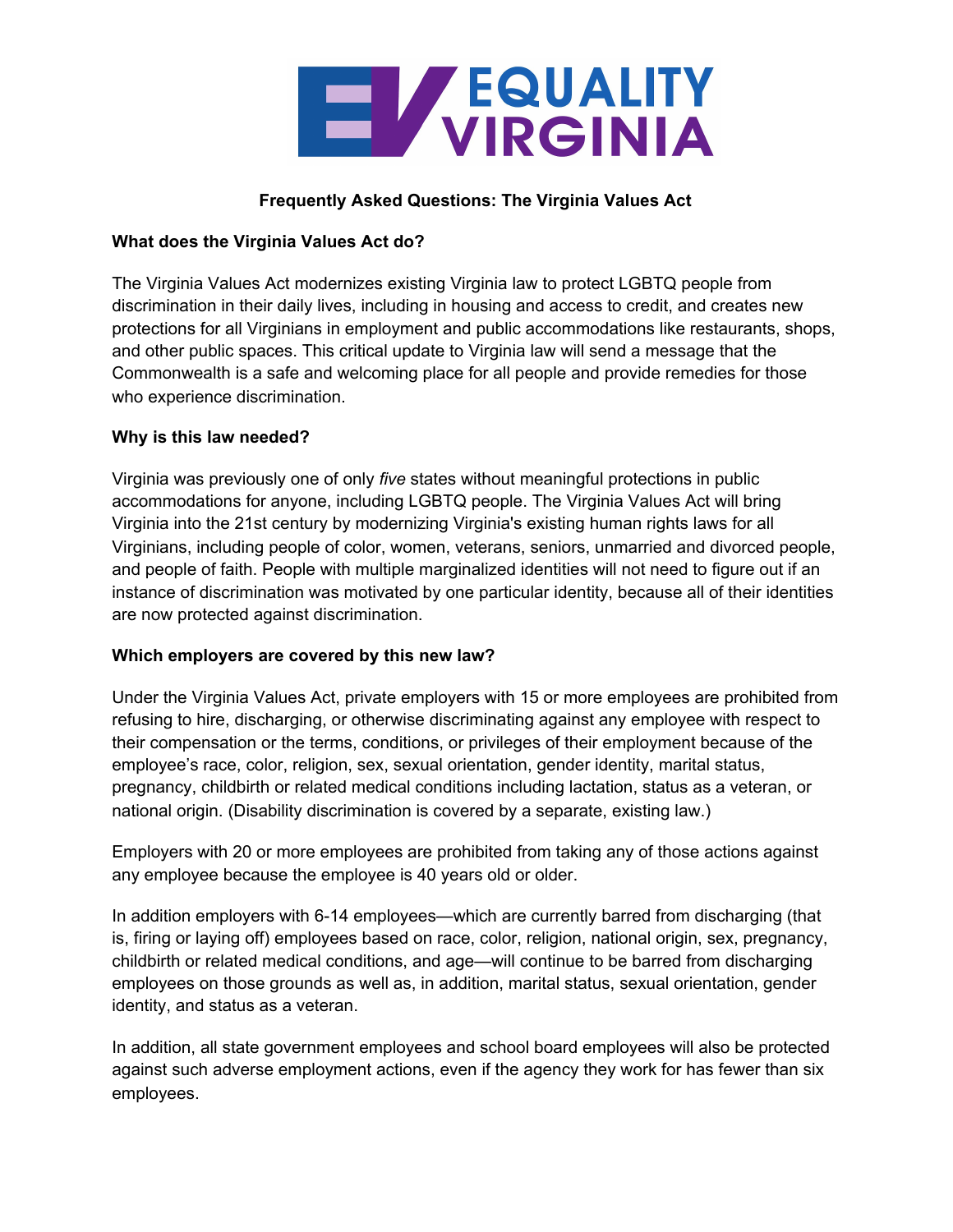Discrimination by employment agencies, unions, and apprenticeship programs is also prohibited.

## **What workers are not covered by this law?**

Gig workers and independent contractors (who are not considered employees) of a company are not covered by the Virginia Values Act. Temporary employees are protected, however, since they are legally employees.

## **Can employers discriminate based on hairstyle?**

A separate law, the CROWN (Create a Respectful and Open Workplace for Natural Hair) Act, also passed in the 2020 General Assembly session, bans discrimination based on hairstyles historically associated with race, including hair texture, hair type, and protective styles such as braids, locks, and twists.

### **Why are public accommodations protections important?**

Protections in public spaces are critical to ensure that LGBTQ people are able to participate fully in their communities and, most importantly, go about their daily lives without the harms or fear of discrimination.

The Virginia Values Act defines a place of public accommodation as "all places or businesses offering or holding out to the general public goods, services, privileges, facilities, advantages or accommodations." This includes restaurants, shops, doctors' offices, clinics, hospitals, educational institutions, banks, insurance companies, transportation services, shelters, food banks, child and elder care centers, funeral parlors, hair salons, gas stations, entertainment venues, on-line businesses, and government buildings.

Of course, these places can always not serve you if you are disruptive or do not follow basic guidelines like wearing a shirt and shoes.

## **Do these protections extend to schools?**

Yes, public schools are open to the public so all students should be protected from discrimination. Private schools that are open to the public, where anyone can apply, are also covered. Private schools limiting enrollment to people of their own faith are not subject to the law to the same degree. Schools can have reasonable restrictions on conduct but those must apply across the board and cannot single out or target students based on their identity.

#### **What spaces are not covered under the Virginia Values Act?**

A place of public accommodation does not include private clubs, places owned or operated by religious organizations that are not in fact open to the public, or any other establishment that is not in fact open to the public. Bars and places that primarily serve alcohol are also allowed to deny entry to anyone under 21 years of age.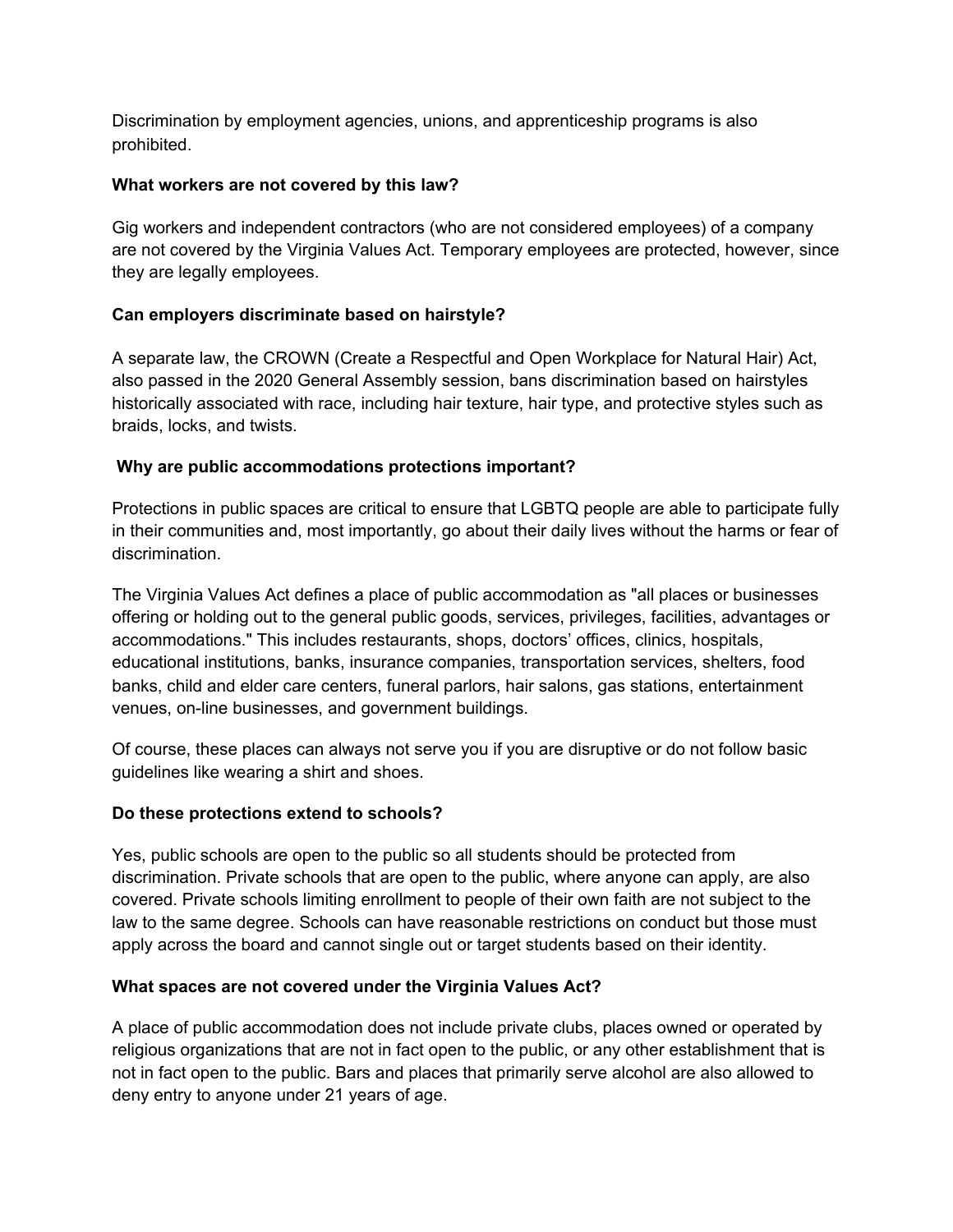### **How does this law affect housing discrimination?**

This law updates Virginia's Fair Housing Act to add protections for renters and homebuyers against discrimination on the basis of sexual orientation, gender identity, or veteran's status. This protects individuals looking to buy a house, renters of a house or a building, and those interacting with real estate agents. Housing discrimination complaints are handled by [Virginia](http://www.dpor.virginia.gov/FairHousing/) Fair [Housing](http://www.dpor.virginia.gov/FairHousing/) Office.

### **Are there any exemptions to the housing protections?**

This law did not change the pre-existing exemptions in the law. For example, the law does not generally cover a regular person selling or renting out a single family home they own without a real estate agent; religious nonprofits and private clubs restricting lodging to members of their own religion or club; or someone renting out a room or unit in the building where they live if there are living quarters for no more than four families living independently there. Additionally, certain institutions like schools and hospitals can limit dwellings to be single-sex spaces.

### **How does this law affect discrimination in accessing credit?**

Many Virginians need to access credit to get a mortgage for their home, buy a car, or simply get a credit card. This law updates existing credit protections so LGBTQ people cannot be discriminated against in accessing credit, which could include being denied credit because of your identity, being charged discriminatory interest rates or having discriminatory payment schedules due to your identity, and being asked invasive, inappropriate questions about a previous legal name due to being transgender.

#### **How will this new law be enforced?**

The Virginia Values Act empowers the Virginia [Division](https://www.oag.state.va.us/programs-initiatives/civil-rights) of Human Rights to conduct investigations and issue recommendations when a person files a discrimination complaint with them. They can file suit on behalf of someone who complains. In addition, after filing a complaint with the Virginia Division of Human Rights, an individual can file suit against those who discriminated against them. In such a suit, they can obtain an order prohibiting the person sued from engaging in further discrimination or requiring other action, as well as compensatory and punitive damages, and attorney fees and costs. Government employees may need to go through an employment grievance process with the **[Department](https://www.dhrm.virginia.gov/forms) of Human Resource** [Management](https://www.dhrm.virginia.gov/forms). Housing discrimination complaints are handled by Virginia Fair [Housing](http://www.dpor.virginia.gov/FairHousing/) Office.

## **What should someone do if they experience discrimination?**

Keep a contemporaneous written record in a secure place (not at work) regarding what happened, what was said, who witnessed it, and what the consequences were, along with copies of any written or electronic documents relating to the discrimination. Promptly contact an attorney.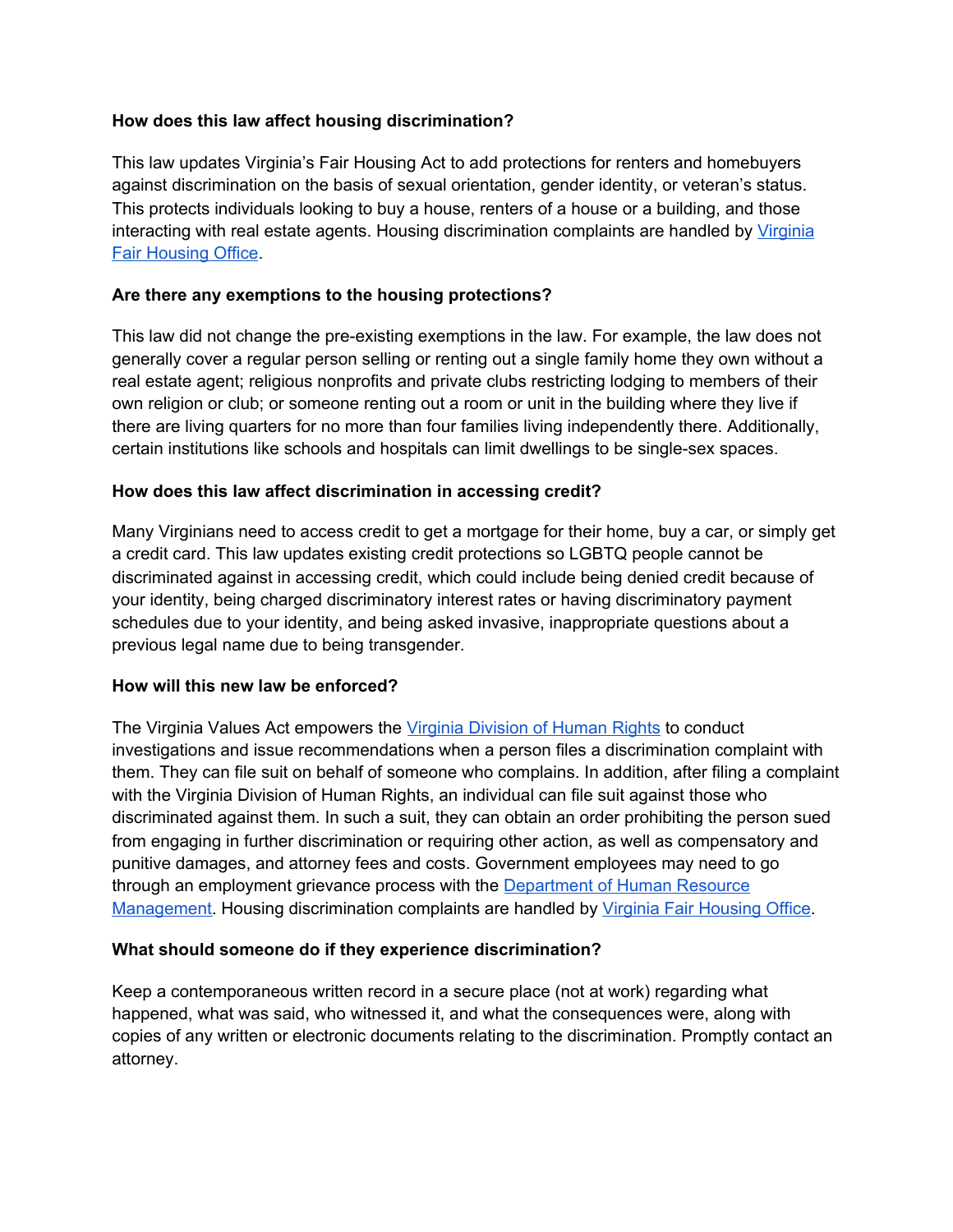You can use this [form](https://www.oag.state.va.us/files/OCR/OCR-COMPLAINT-FORM-2021-01-20-fillable.pdf) if you would like to file a complaint of discrimination with the Virginia Division of Human Rights relating to discrimination in employment, educationals settings, or public accommodations. For more information about the complaint process, click [here](https://www.oag.state.va.us/files/OCR/OCR_COMPLAINT_PROCESS.pdf).

Housing discrimination complaints are handled by Virginia Fair [Housing](http://www.dpor.virginia.gov/FairHousing/) Office.

# **What if I cannot afford a lawyer?**

Most lawyers that handle employment discrimination cases are willing to do so on a 'contingency' basis, where the client does not need to pay attorney's fees up front or as the case progresses and the attorney instead receives a share of any recovery as compensation for the attorney's work. For a list of LGBTQ-friendly lawyers[,](https://www.equalityvirginia.org/resources/legal-resources/) click [here](https://www.equalityvirginia.org/resources/legal-resources/).

# **Does this law mean discrimination will go away eventually in Virginia?**

As we have seen with other civil rights laws prohibiting race, sex, and disability discrimination, legal protections are an important tool in fighting back against discrimination, but they will not stop it altogether. What the law will do is put employees, organizations, landlords, schools, real estate agent, and others on notice that Virginia will not tolerate discrimination against any of our residents and, in addition, provide legal mechanisms to provide remedies when discrimination does happen to make the victim of discrimination whole and deter future discriminatory acts. It will be crucial to continue to work to change hearts and minds and bring about societal change to eliminate unjust discrimination.

## **How does this law affect people of faith and religious organizations?**

This law adds additional protections from discrimination for people of faith in private employment and in public spaces (religious discrimination was already protected in housing and credit), Further, Non-profit organizations that have missions rooted in faith and carry out faith work in their operations have important protections under the First Amendment, including the ability to hire, fire, and set the conditions of employment for their employees who teach or preach about their religion. Religious organizations also are allowed to only hire, or to prefer, members of their religion. This does not affect for-profit organizations or non-profit organizations that are not doing religious-based work, like hospitals. Religious organizations have ample protections to assure their First Amendment rights are undisturbed.

## **Sources:**

Virginia Values [Coalition](https://vavalues.org/) The Virginia Values Act [\(Senate](https://lis.virginia.gov/cgi-bin/legp604.exe?201+ful+CHAP1140) Bill 868) Office of the Attorney General of [Virginia's](https://www.oag.state.va.us/divisions/civil-litigation/division-of-human-rights-and-fair-housing) Division of Human Rights and Fair Housing

# **About Equality Virginia**

Founded in 1989 as Virginians for Justice, Equality Virginia (EV) is the leading advocacy organization in Virginia seeking equality for lesbian, gay, bisexual, transgender, and queer